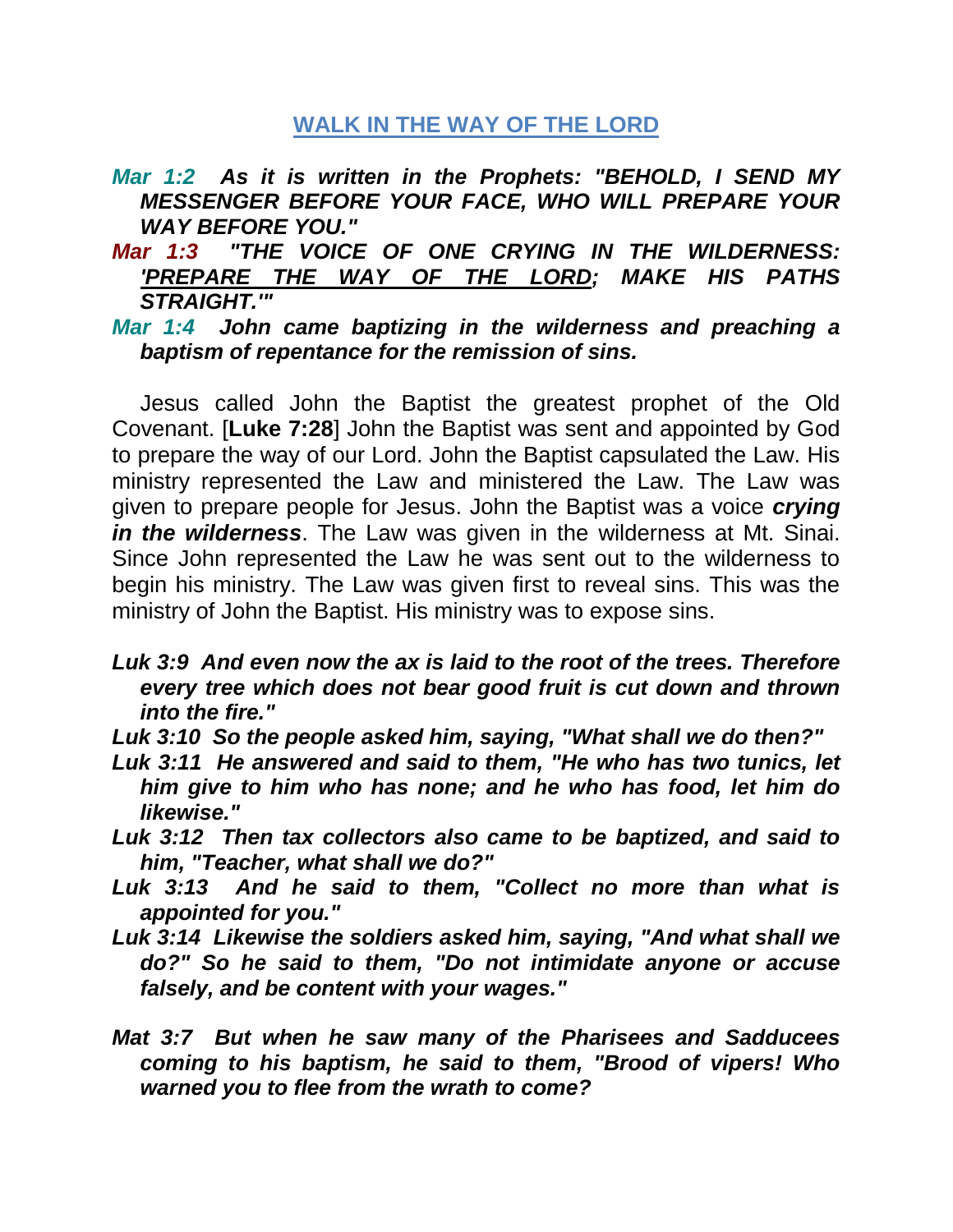#### *Mar 6:18 Because John had said to Herod, "It is not lawful for you to have your brother's wife."*

People came to John the Baptist asking what they must **DO** to be right with God. John told them. He revealed the holiness of the Lord and what they had to do in order to be righteous. The Law focuses on God's holiness, mans works, and the need for perfect obedience to be right with Him. John exposed the sins of the people, tax collectors, soldiers, the religious Pharisees and Sadducees, and even of the wicked King Herod! That is what got him thrown into prison. John represented the Law and ministered the Law; therefore, His ministry was to expose sins but also to do one other thing. **It was to point to the Lamb of God**, Jesus, who could bear the sins of mankind perfectly and give the gift of perfect righteousness.

### *Luk 3:16 John answered, saying to all, "I indeed baptize you with water; but One mightier than I is coming, whose sandal strap I am not worthy to loose. He will baptize you with the Holy Spirit and fire.*

### *Joh 1:29 The next day John saw Jesus coming toward him, and said, "Behold! The Lamb of God who takes away the sin of the world!*

John was called to expose sins but he also was called to point to Jesus as the Lamb of God that would take away the sin of the world. The Law was given to reveal sin but also point to and teach about Jesus as the answer for our sin and our permanent answer for righteousness. The sacrificial system in the Law taught about Jesus as our complete and perfect sacrifice for sins and the gift of perfect and everlasting righteousness. When Jesus came to begin His ministry he took up where John the Baptist left off. John's baptism was a baptism of repentance. The Law was designed by God to get man to see their sin and repent of their sin, but also to receive Christ and grace.

Mar 1:15 and [Jesus was] saying, "The time is fulfilled, and the kingdom of God is at hand. **Repent, and believe in the gospel."**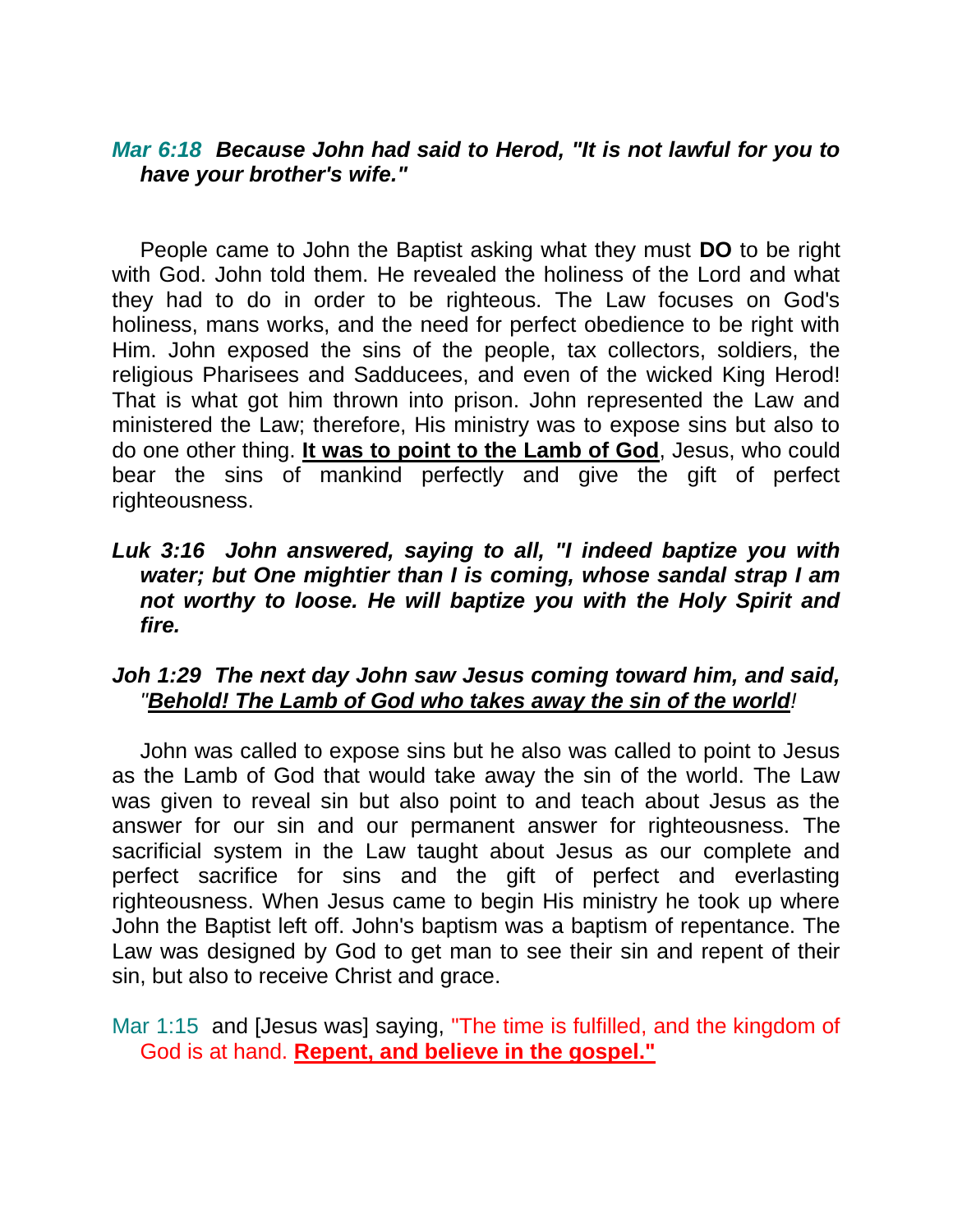Jesus picked up the message of John and preached repentance but He also went on further and also revealed the need to believe the gospel, the good news of His grace. It is not enough to see your sin and repent. It is not enough to prepare for the way of the Lord [grace], you must accept it and walk in it! You must receive His complete sacrifice for all your sins by faith and receive by faith the gift of His perfect, complete, and everlasting righteousness.

John was called to prepare the way of the Lord. Jesus came and proclaimed He was the way! The Law was GIVEN by Moses, but grace and truth CAME through Jesus Christ.

### *(Joh 14:6) Jesus said to him, "I am the way, the truth, and the life. No one comes to the Father except through Me.*

God placed us into Christ [the Way] by His grace when we got saved. We were saved by grace through faith. Many Christians after they get saved by grace are going backwards and are trying to prepare the way of the Lord by living under legalism. They are still trying to achieve righteousness by their own works and efforts. They are living under a continual guilt and sense of unrighteousness. They are sin conscious. They are still trying to make themselves right with the Lord and to deserve forgiveness, healing, prosperity, deliverance, and everything else the Lord died to give man freely.

# *Rom 8:32 He who did not spare His own Son, but delivered Him up for us all, how shall He not with Him also freely give us all things?*

The gospel is that Jesus has forgiven you of every and all your sins past, present, and future by His one complete, all inclusive, and one time sacrifice of Himself by His finished work on the cross. In exchange for your sins He offers you the free gift of His perfect righteousness before God. It is by this righteousness that God can legally bless you with all that He has. The verse above is the gospel. He offered His Son as a gift to you and everything else God has comes freely through His gift of forgiveness and righteousness in Him. Instead of continually preparing for the way of the Lord, receive the Lord in all His fullness and walk in His way [grace]. Receive His complete forgiveness and the gift of His complete and perfect righteousness before God as the basis for receiving from the Lord. When